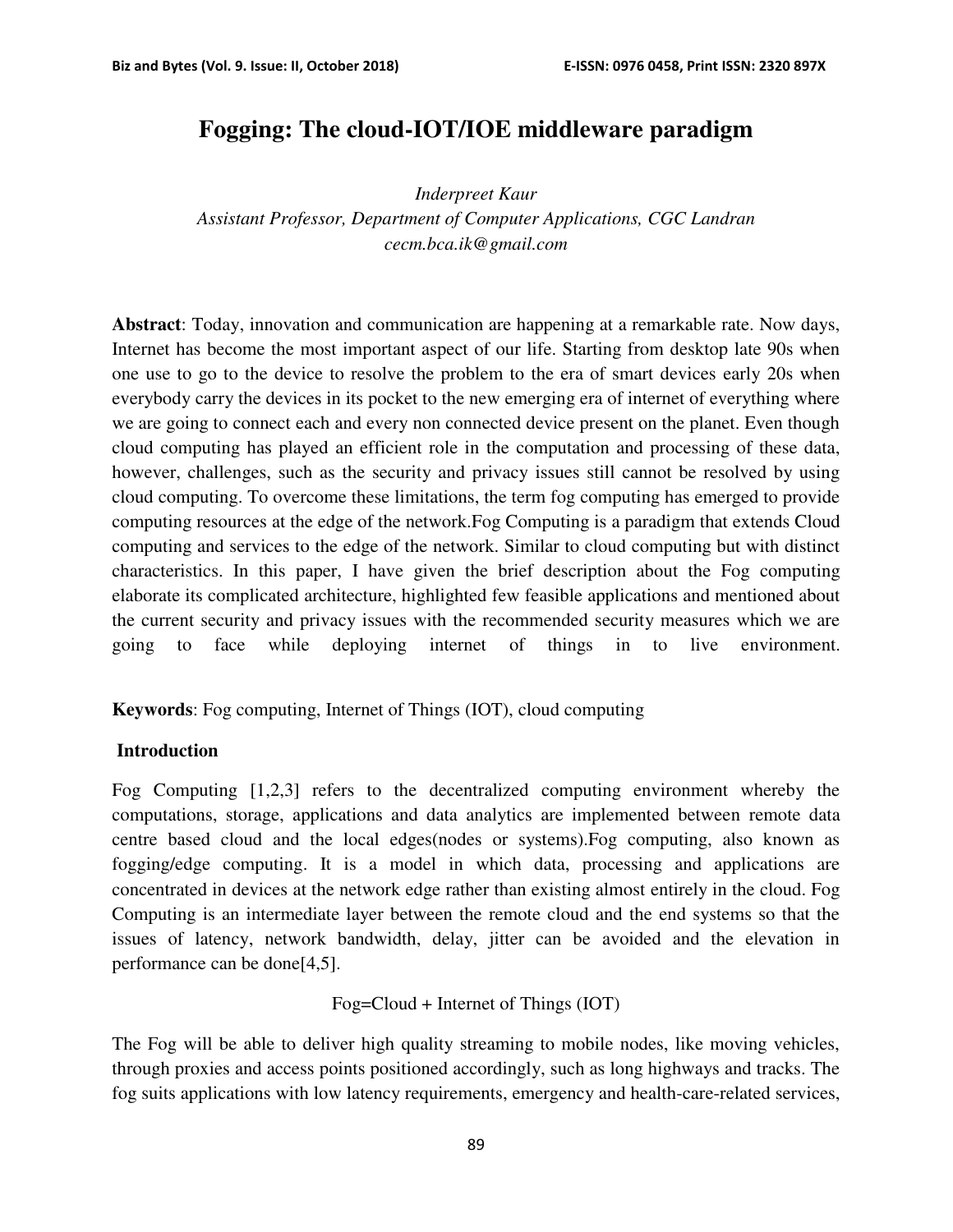video streaming, gaming and augmented reality, among others. For smart communication, fogs are going to play an important role. Context-aware computing can also be made possible with a fog MDC. The gateway is the device that gathers the data from the underlying nodes. There are certain situations when the gateway is required to do some sort of preprocessing- or interoperability-related tasks, which it cannot do if it is standalone. In that case, the fog is required.



Figure 1.Cloud, Edge and Devices in fog Computing

The goal of fogging is to improve efficiency and reduce the amount of data transported to the cloud for processing, analysis and storage [6, 7].This is often done to improve efficiency, though it may also be used for security and compliance reasons. Popular fog computing applications include smart grid, smart city, smart buildings, vehicle networks and software-defined networks.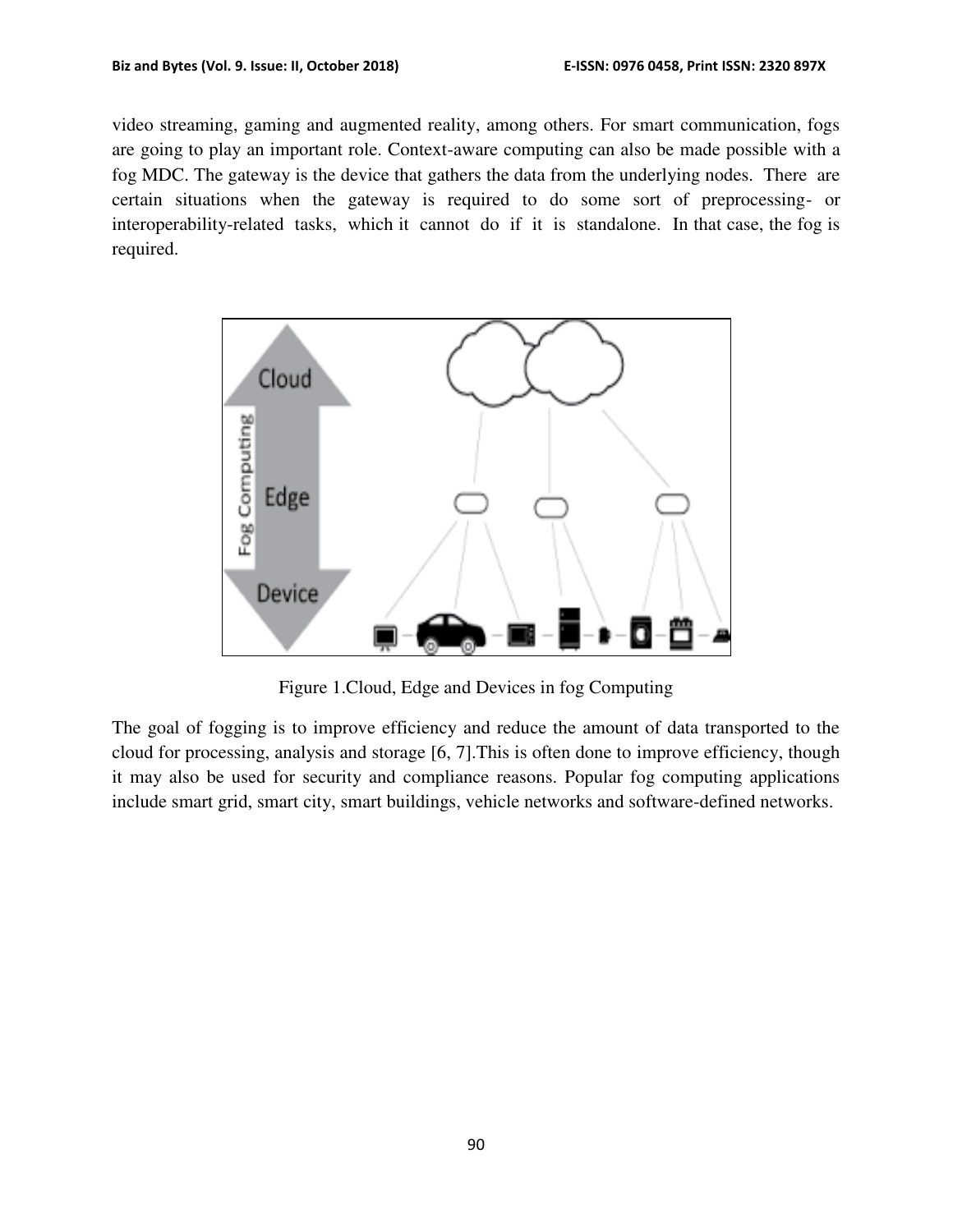

Figure 2.Layers in Fog, Edge and Cloud Computing

#### **The difference between fog and cloud**

The metaphor fog comes from a meteorological term for a cloud close to the ground, just as fog concentrates on the edge of the network. The term is often associated with Cisco; the company's product line manager, Ginny Nicholas, is believed to have coined term "Cisco Fog Computing" is a registered name; fog computing is open to the community at large [8, 9].

Both fog and cloud computing provide computation, storage, application, infrastructure, and data resources. However, they are still different from each other. The key difference is the fog's proximity to the underlying accessing nodes. The fog is localized, while the cloud is generalized. The fog extends the distant cloud to the edge of the network, closer to the accessing devices, IoTs, and WSNs. In other words, the fog is a descended cloud. Fog adds an extra layer of security to the sensitive data, including health care, location, metropolitan security, and other related services. The quality of cloud services, particularly multimedia, depends upon the quality of the core network. On the other hand, fog is much richer since it is available locally. Similarly when resource-constrained devices when resource-constrained devices are to be offloaded, fog is the most viable solution, rather than the cloud (or the cloud only), because it is more efficient and easy to access.

#### **Table 1.1: Cloud Computing Vs Fog Computing**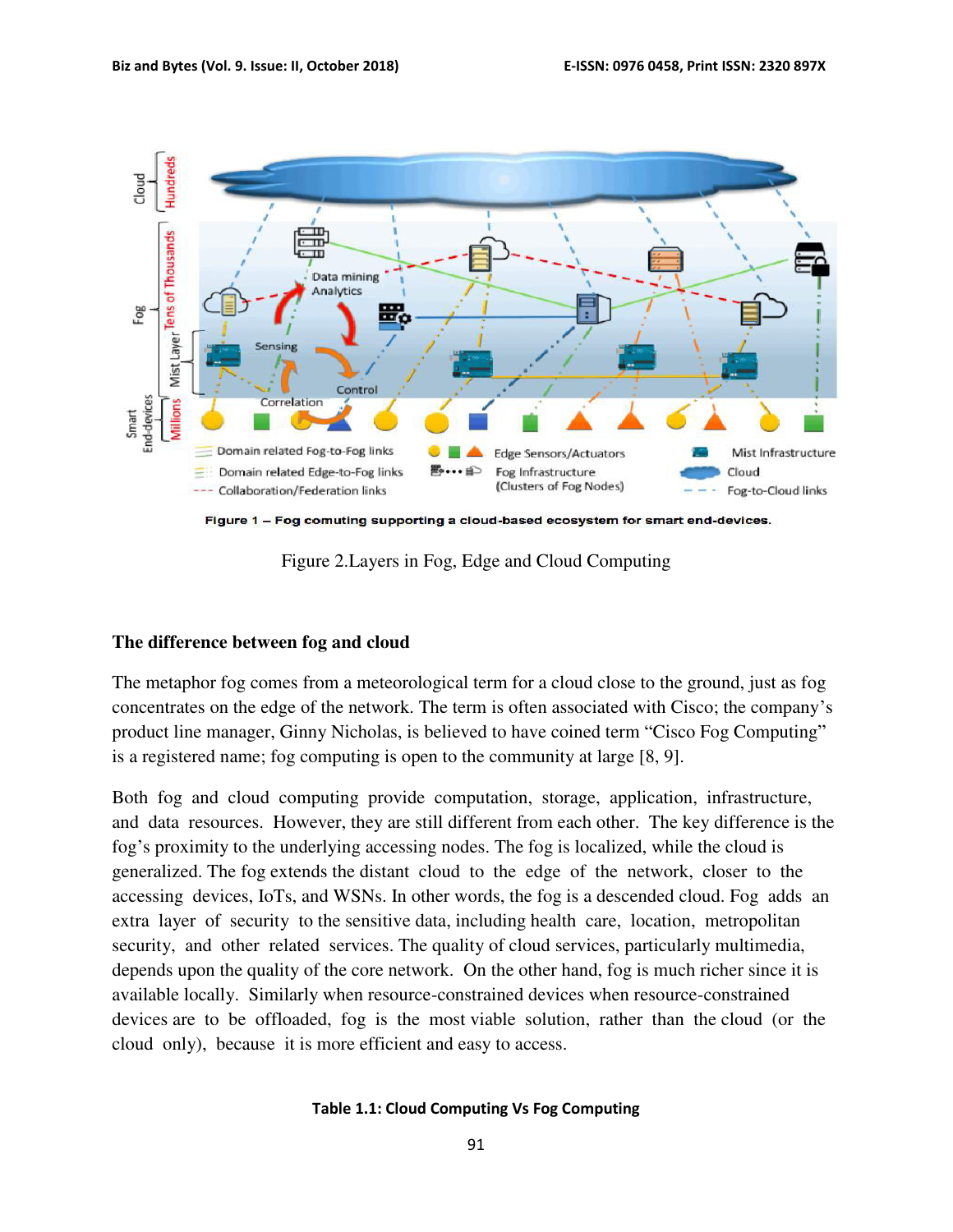| Parameter        | Cloud Computing               | Fog Computing                |
|------------------|-------------------------------|------------------------------|
|                  |                               |                              |
| Latency          | Cloud Computing has low       | Fog Computing has low        |
|                  | latency but not compared to   | latency in terms of network  |
|                  | Fog Computing                 |                              |
| Capacity         | Cloud Computing does not      | Fog Computing reduces the    |
|                  | provide any reduction in data | amount of data send to cloud |
|                  | while sending or transforming | computing.                   |
|                  | data                          |                              |
| Bandwidth        | Cloud Computing conserves     | Fog Computing conserves the  |
|                  | less compared with Fog        | amount of bandwidth          |
|                  | Computing                     |                              |
| Responsiveness   | In Cloud Computing,           | In Fog Computing, Response   |
|                  | Response time of the system   | time of the system is high   |
|                  | is low                        |                              |
| Security         | High but less compared to fog | <b>High Security</b>         |
|                  | computing                     |                              |
| Speed            | Access speed is high          | High even more compared to   |
|                  | depending on the VM           | Cloud Computing              |
|                  | connectivity                  |                              |
| Data Integration | Multiple data sources can be  | Multiple data sources and    |
|                  | integrated                    | devices can be integrated    |

 Keeping in view the basic tasks fog can provide, its overall layered architecture is presented in Fig. 3. In the physical and virtualization layer, physical nodes, WSNs, virtual nodes, and virtual sensor networks (VSNs) are managed and maintained according to the requirements. The monitoring layer watches the activities of the underlying nodes and networks. Which node is performing what task at what time and what is required from it next is monitored here. Other than this, the power-constrained devices or nodes are monitored on their energy consumption basis as well, so that effective measures can be taken in time. The preprocessing layer performs data-management-related tasks. It analyzes the collected data, performs data filtering and trimming, and in the end, more meaningful and necessary data is generated. Data is then temporarily stored in the fog resources. Once the data is uploaded in the cloud and it is no longer required to be stored locally, that data is then removed from the storage media. The IoT and WSNs may generate some private data as well. Ubiquitous health care and smart health-care services generate private data of the patients. Similarly, location aware data may also be sensitive in some cases, which should be made secure. This is where the security layer comes into play. In the end, at the transport layer, the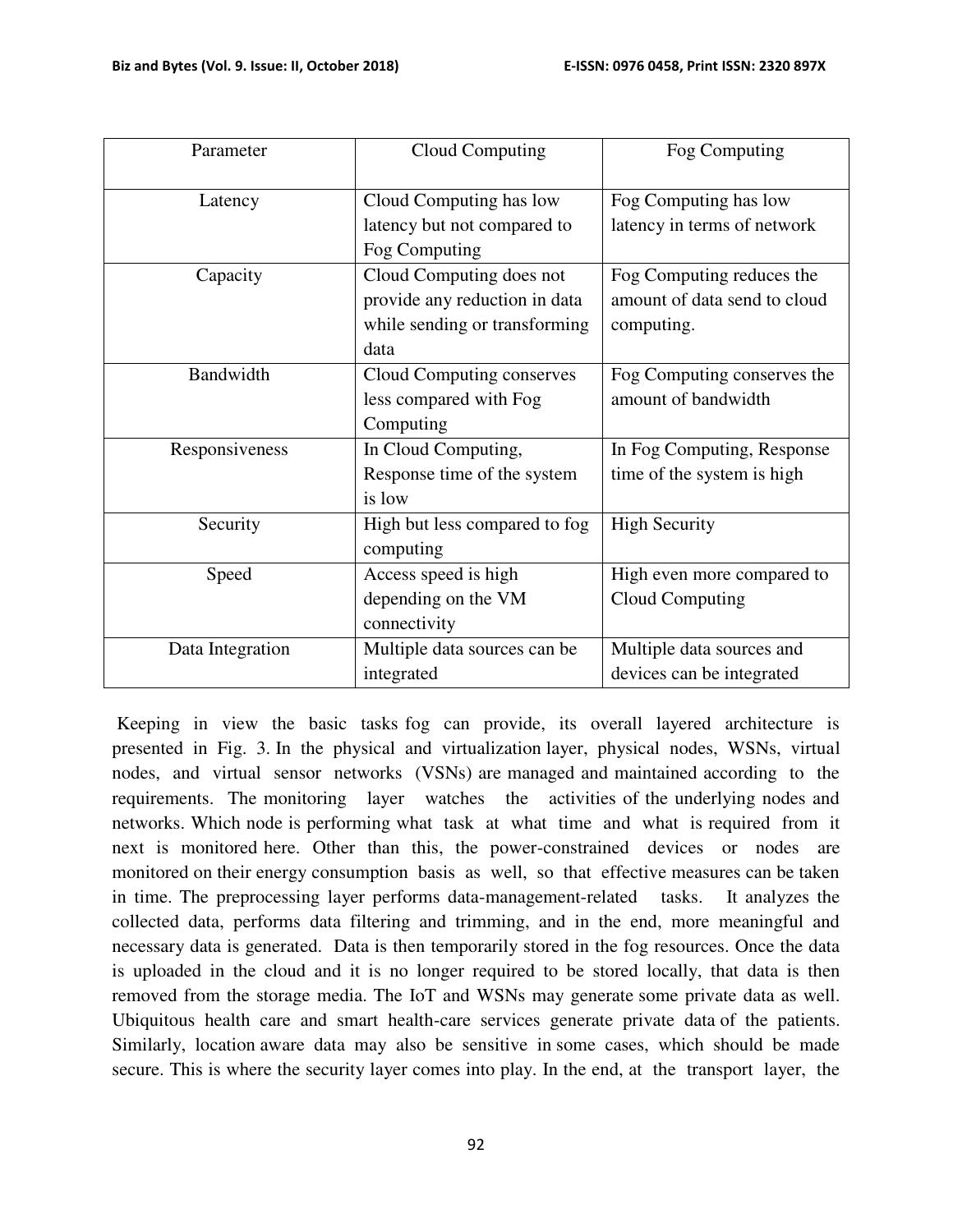ready-to- send data is uploaded to the cloud, burdening the core to the minimum and allowing the cloud to create more useful services.

| <b>Transport</b><br>Layer                      | Uploading pre-processed and secured data to the<br>Cloud                                                                                 |
|------------------------------------------------|------------------------------------------------------------------------------------------------------------------------------------------|
| <b>Security Layer</b>                          | Encryption/decryption, privacy, and<br>integrity<br>measures                                                                             |
| <b>Temporary</b><br><b>Storage Layer</b>       | Data distribution, replication, and de-duplication<br>Storage space virtualization and storage devices (NAS,<br>FC, ISCSI, etc)          |
| <b>Pre-processing</b><br>Layer                 | Data analysis, data filtering, reconstruction,<br>and<br>trimming                                                                        |
| <b>Monitoring</b><br>Layer                     | <b>Activities</b><br>monitoring, power monitoring,<br>resource<br>monitoring,<br>monitoring,<br>and<br>response<br>service<br>monitoring |
| <b>Physical and</b><br>Virtualization<br>Layer | Virtual sensors and virtual sensor networks<br>Things and physical sensors, wireless sensor networks                                     |

**Figure 3.Layered Architecture of Fog** 

As per report by Open Fog Consortium, the global market of Fog Computing will exceed \$18 Billion by year 2022.The Key findings from the report were presented during an opening keynote at the inaugural Fog World Congress conference. In addition to projecting an \$18 billion fog market and identifying the top industry-specific market opportunities, the report also identified [10].

### **Conclusion**

With rapidly increasing IOT services, service management, quality of service, efficiency, and users' satisfaction have become crucial. The future is the COT, in which IOTs are amalgamated with cloud computing for better resource management and service provisioning. In the case of multimedia content, many resources are required. Emergency, health care, and other latency-sensitive, as well as security-/privacy-sensitive services, require fog, as an MDC, to be present between the underlying nodes and the distant cloud. Efficient and in-time scheduling and management of resources allow data centers to perform according to the situation and help customer satisfaction. In this paper we have come up with fog computing and it gave advancement to the existing methodologies of securing data in cloud.